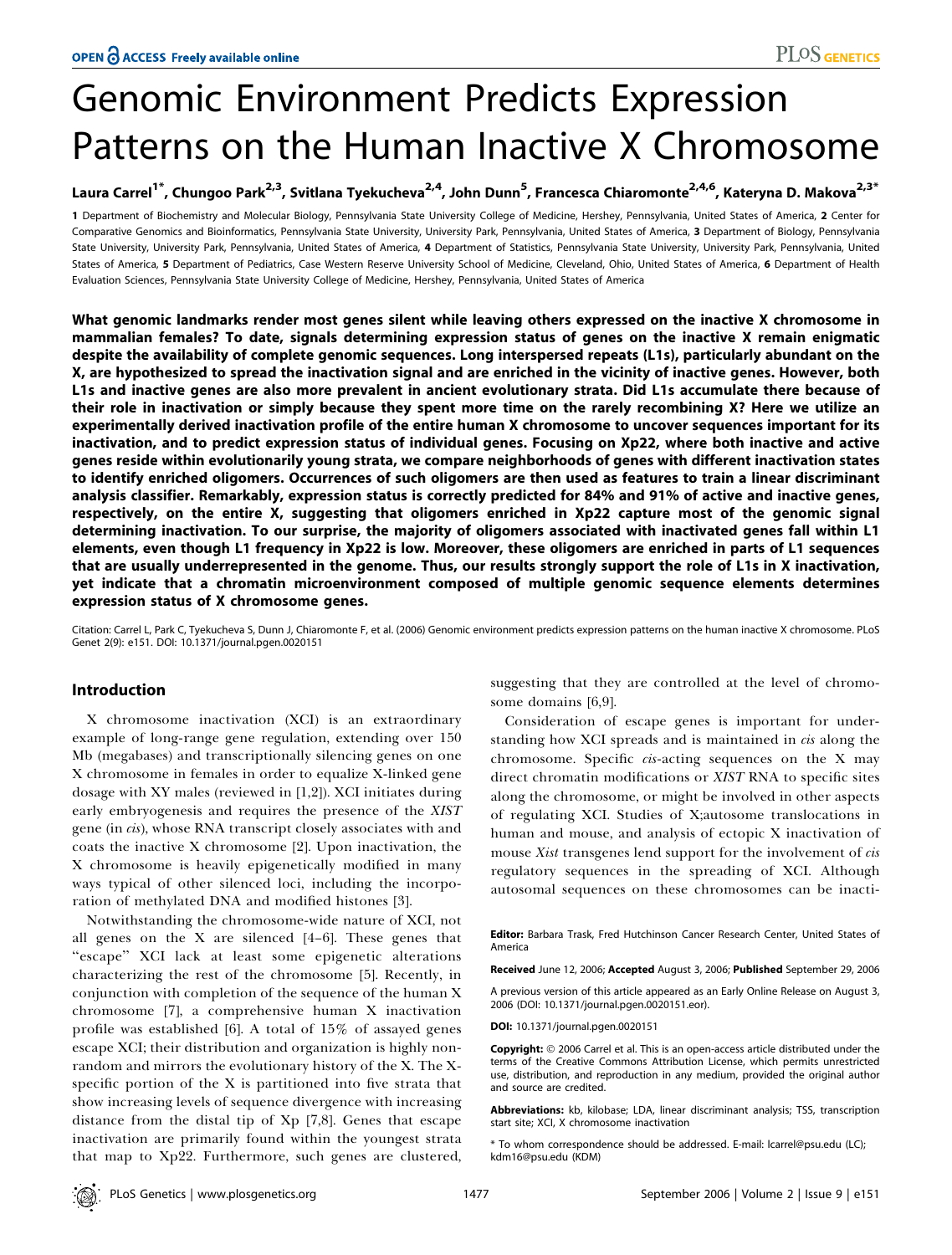## Synopsis

To match the amount of gene product produced in males (XY), most genes in mammalian females (XX) are active on one X chromosome and inactivated on the other. However, some genes ''escape'' inactivation and are expressed from both X chromosomes. This study investigates sequences that may control whether a gene undergoes or escapes X chromosome inactivation, including DNA sequences previously thought of as non-functional or ''junk.'' Earlier work suggested that one such sequence, L1 interspersed repeats, may be associated with inactivation, but the extent of such association, and whether it represented a consequence of the evolutionary history of X, remained unclear. This study utilized recently generated chromosome-wide data on sequence and gene expression for human X, with a particular focus on the Xp22 region, which is evolutionarily young and has had no time to accumulate many L1 elements. A rigorous statistical analysis identified with high accuracy a set of short sequences that discriminate between genes undergoing and those escaping X chromosome inactivation. Interestingly, the majority of such sequences enriched in the vicinity of inactivated genes were found within L1s. These results strengthen the case for an involvement of L1s in X chromosome inactivation and suggest other DNA elements that might also play a role.

vated, autosome gene inactivation and spreading of XIST RNA as well as of epigenetic markers of inactivation are incomplete and in some cases discontinuous [10–15]. These studies suggest that the X may be organized in a manner distinct from that of autosomes and may be more receptive to transcriptional inactivation.

Such observations led Gartler and Riggs to hypothesize that specific sequences, ''booster elements'' or ''way stations,'' could propagate an inactivation signal [16]. Such sequences need not be unique to the X, but should be more highly represented on the X than on autosomes. Subsequently, Lyon proposed that the repetitive element LINE-1 (L1) may function as such a booster [17], based on cytological studies showing L1 enrichment on the X in human and mouse [18,19]. Complete sequencing of the X confirmed this enrichment; L1 elements are approximately 2-fold enriched on the X compared to autosomes [7]. However, the distribution of L1 elements fluctuates along the X, with the highest proportion in the evolutionarily oldest strata. Notably, preliminary analysis suggested that sequences adjacent to genes escaping inactivation are depleted in L1s [20], although this study did not consider differences in L1 density along the X chromosome and escape gene organization. Moreover, although the study by Bailey et al. [20] lent support to the L1 hypothesis, it did not consider an alternative (but not mutually exclusive) model: escape genes may be associated with different *cis* regulatory sequences that prevent these genes from either initiating or stably maintaining inactivation.

The recently established X inactivation profile and completed X chromosome sequence [6,7] prompted us to reinvestigate the role of genomic sequences in XCI. To find sequences that may influence X inactivation state, we computationally identified overrepresented motifs in the neighborhoods of both inactivated genes and genes that escape XCI in Xp22. These enriched sequences correctly predict the inactivation state of most genes along the entire X chromosome.

### Results

# Description of the Escape and Inactivated Subgenomes Analyzed in Xp22

We focused our analysis on the Xp22 region for the following reasons. First, Xp22 contains about equal numbers of genes that are transcriptionally silent on inactive X and of genes that escape inactivation. In fact, among 103 genes assayed in  $Xp22$  [6],  $30\%$  (31 genes) are subject to inactivation and 39% (40 genes) escape inactivation. (The other genes exhibit heterogeneous expression patterns between different inactive Xs tested.) This is in contrast with the rest of the X chromosome, where the overwhelming majority of genes are inactivated (66%, or 339 out of 515 genes assayed), and only a small percentage of genes escape inactivation (6%, or 31 genes) [6]. Second, within Xp22, inactivated genes and genes escaping XCI are located in the same, relatively young, evolutionary strata (part of stratum 3 and strata 4–5). Thus, comparison of silenced and escape genes within Xp22 is expected to highlight XCI signals and not the evolutionary differences between strata. Third, we hypothesized that, if L1 interspersed repetitive elements were involved in XCI, analysis of a region in which their overall density is low could reveal either local L1 organizational differences or additional XCI regulatory elements. Indeed, only 15% of the Xp22 sequence is covered by L1 elements, as compared with 29% for the whole X chromosome [7]. The pseudoautosomal region (also located in Xp22) was excluded from our analysis.

To delineate sequences determining the inactivation status of genes in Xp22, we divided this region into two subgenomes,  $I$  (for inactivated) and  $E$  (for escaping inactivation). The Xp22 genomic sequences were compiled on the basis of the X inactivation profile [6], including regions upstream and downstream from the transcription start site (TSS) of each gene. We considered three distances surrounding the TSSs of genes:  $\pm 50$  kilobases (kb),  $\pm 100$ kb, and  $\pm 250$  kb. Thus, based on these distances, three pairs of I and E subgenomes were investigated:  $I_{50}$  and  $E_{50}$ ,  $I_{100}$  and  $E_{100}$ , and  $I_{250}$  and  $E_{250}$  (Table 1). Each subgenome consisted of several ''contigs'': uninterrupted genomic sequences upstream and downstream of the TSS of a gene with a particular expression pattern. Frequently, the region surrounding a specific gene overlapped the region surrounding an adjacent gene with the same expression profile. In this case, the genomic sequences around TSSs of both (or sometimes several) genes were merged into the same contig. Overlapping surrounding sequences of adjacent genes with different inactivation patterns were excluded. The subgenome pairs were constructed to keep the frequency of repetitive elements and genomic length approximately equal between the two subgenomes (Table S1). Notably, the frequency of only one type of repetitive element (ERV class I) differed by more than 2-fold between any two subgenome pairs. L1 repeats were at low frequency in both subgenomes, but were slightly more abundant in the  $I$ subgenomes compared to the  $E$  subgenomes (1.4- to 1.6-fold difference), e.g., the L1 difference in the  $\pm 50$ -kb subgenomes is 13.3% versus 9.7%, both notably lower than the 29% X chromosome average [7].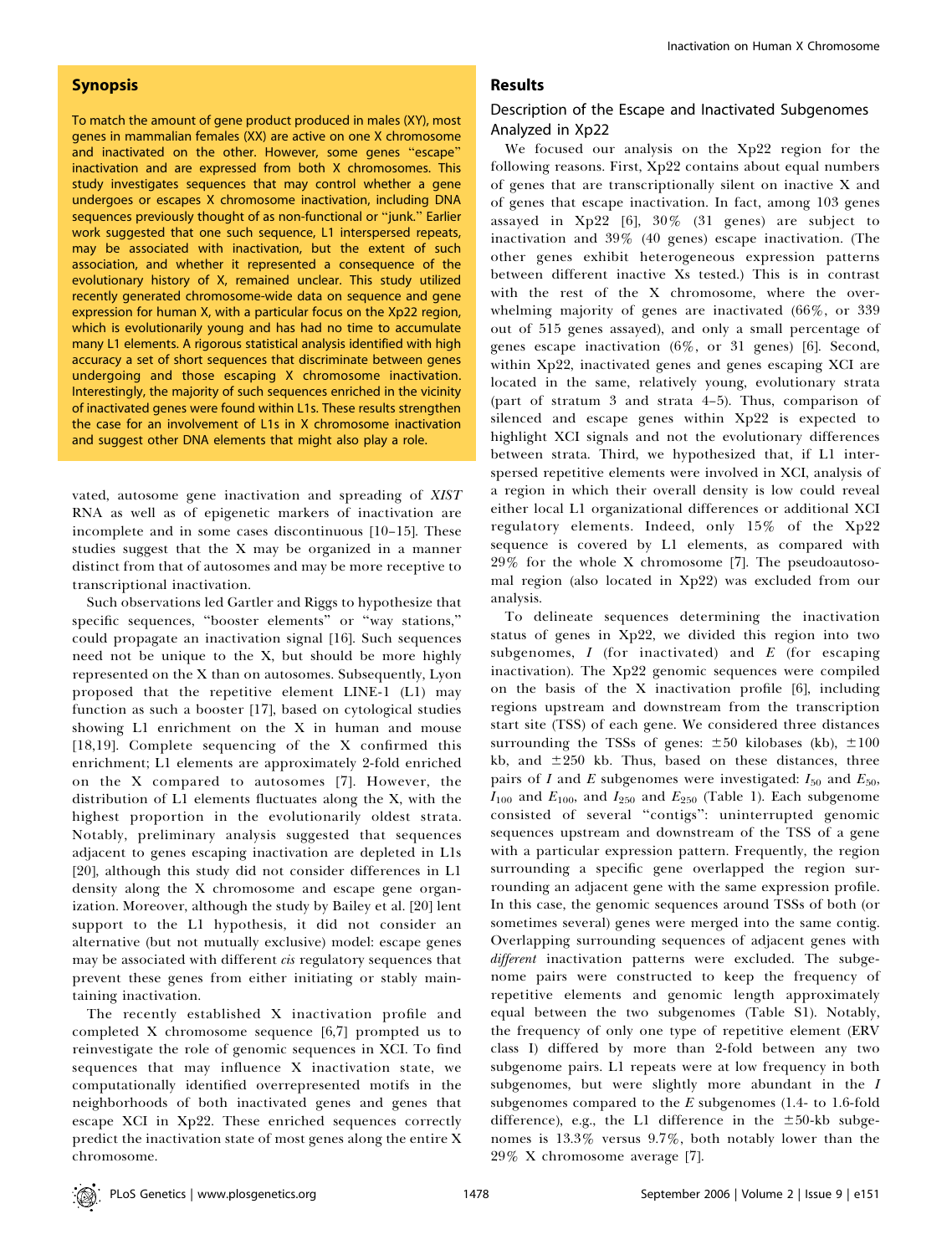Table 1. Gene Number and Length of Contigs for the E and I Subgenomes within Xp22 (Used to Discover Overrepresented Oligomers)

| <b>Distance Surrounding TSS</b> | Number of Genes (Length) in E | Number of Genes (Length) in I |
|---------------------------------|-------------------------------|-------------------------------|
|                                 |                               |                               |
| $±50$ kb                        | 31 (2,051 kb)                 | 25 (2,072 kb)                 |
| $±100$ kb                       | 17 (1,880 kb)                 | 13 (1,821 kb)                 |
| $\pm$ 250 kb                    | $9(1,864$ kb)                 | 6 (1,753 kb)                  |
|                                 |                               |                               |

Gene lists are given in Table S1.

DOI: 10.1371/journal.pgen.0020151.t001

# Analysis of Oligomers Enriched in Either E or I Subgenomes

We next developed an XCI profile–driven computational approach to contrast genomic sequences adjacent to genes that are inactivated or escape inactivation. We compared the frequency of all possible oligomers of specified length between the  $I$  and  $E$  subgenomes. Initially, 8-, 12-, 16-, 20-, and 24-mers were examined separately for each of the three subgenome pairs. An oligomer was considered to be overrepresented in a subgenome if (1) it was present at least ten times in that subgenome; and (2) its frequency was at least 5 fold higher in that subgenome compared to the other subgenome. The oligomers that were identified using these initial criteria were further evaluated with a permutation test (see Methods) that assessed statistical significance of the overrepresentation. We focused our further analysis on 12 mers because they had the highest total number of different oligomers overrepresented for the  $E$  or  $I$  subgenomes.

Two additional operations were performed on the significantly ( $p < 0.01$ ) overrepresented 12-mers (Figure 1). First, overlapping 12-mers were merged into longer oligomers. Second, such oligomers identified at different distances surrounding genes ( $\pm 50$  kb,  $\pm 100$  kb, or  $\pm 250$  kb) of the E subgenome were pooled (and merged) into a single set. This allowed the oligomers that were found to be overrepresented only at one or two distances to be considered in the further analysis of all three distances from TSSs. We followed the same procedure for  $12$ -mers identified in the  $I$  subgenome. The resulting set consisted of 110 and 138 different oligomers overrepresented for the  $E$  and  $I$  subgenomes, respectively (Figure 1, Table S2). These are called ''overrepresented oligomers'' in the remainder of the manuscript. Remarkably, the majority of overrepresented oligomers (74% for E and  $60\%$  for *I*) were also significantly enriched on the X chromosome compared with autosomes ( $p < 0.05$ , permutation test). Focusing only on the oligomers enriched on chromosome X compared to autosomes had little effect on our quantitative results and did not alter our conclusions (unpublished data); therefore, all  $248$  (110 + 138) overrepresented oligomers were used in the analyses described below.

Interestingly, oligomers overrepresented in the E and I subgenomes mapped within different sequence classes (Table 2). Indeed,  $38\%$  of oligomers overrepresented in the  $E$ subgenome were located within Alu repeats (the corresponding value for the I subgenome is only  $9\%$ ). In contrast,  $64\%$  of the oligomers overrepresented in the  $I$  subgenome were within L1 repeats (compared with only  $4\%$  for E). Intriguingly, although the majority of L1 sequences in Xp22 (as well as on the X chromosome and in the whole human genome) are truncated at the  $5'$  end and frequently include only  $3'UTR$  sequences [21], the oligomers enriched in the  $I$ subgenome had a substantially different distribution; they were enriched in ORF1 and ORF2, but depleted from the  $3'UTR$  (Figure 2).

# Classification of Genes as Either Inactivated or Escaping Inactivation Based on Surrounding Oligomers

To predict the inactivation status of genes (either  $E$  or  $I$ ), we used linear discriminant analysis (LDA) [22]. In the application of LDA to the present study, genes were units to be classified, and counts of overrepresented oligomers surrounding TSSs of genes were classification features. Our training data consisted of the Xp22 genes that comprised our original  $E$  and  $I$  subgenomes, together with additional  $X$ chromosome genes for which expression status had been confirmed by a second assay in primary fibroblasts [6] (Tables 3 and S3). Although overrepresented oligomers were derived from Xp22, extending the training set with additional X chromosome genes allowed us to ''learn'' the role of these sequence elements in XCI, not just within Xp22, but more generally on X.

LDA based on counts of overrepresented oligomers had excellent performance on the training set; correct classification rates assessed by leave-one-out cross-validation were  $\geq$ 85% for both E and I classes at each of the three distances surrounding TSSs (Figure 3A, Table 4). Next, we investigated whether the LDA classifier trained this way could predict expression status in two non-overlapping test sets, namely: (1) Xp22 genes not used in training, and (2) X chromosome genes outside of Xp22 and excluding pseudoautosomal regions; here also, training set genes were not included (Table 3 and S3). For these two sets, the counts of the overrepresented  $E$ and I oligomers (originally discovered from Xp22) surrounding each gene were calculated, and the XCI state was predicted.

We achieved high correct classification rates  $(281\%)$  for Xp22 test genes at all three distances examined (Figure 3B, Table 4). Thus, our classifier effectively captures crucial genomic differences between  $E$  and  $I$  genes in the Xp22 region. Classification performance for X chromosome test genes increased with the distance surrounding TSSs (Figure 3C, Table 4). At  $\pm 250$  kb, we were able to reach correct classification rates of  $83\%$  and  $72\%$  for E and I genes, respectively, whereas performance at  $\pm 50$  kb and  $\pm 100$  kb was somewhat lower. Higher performance on Xp22 than on other X chromosome test genes could be due to the fact that the training data largely included Xp22 genes. As a consequence, the classifier may be capturing genomic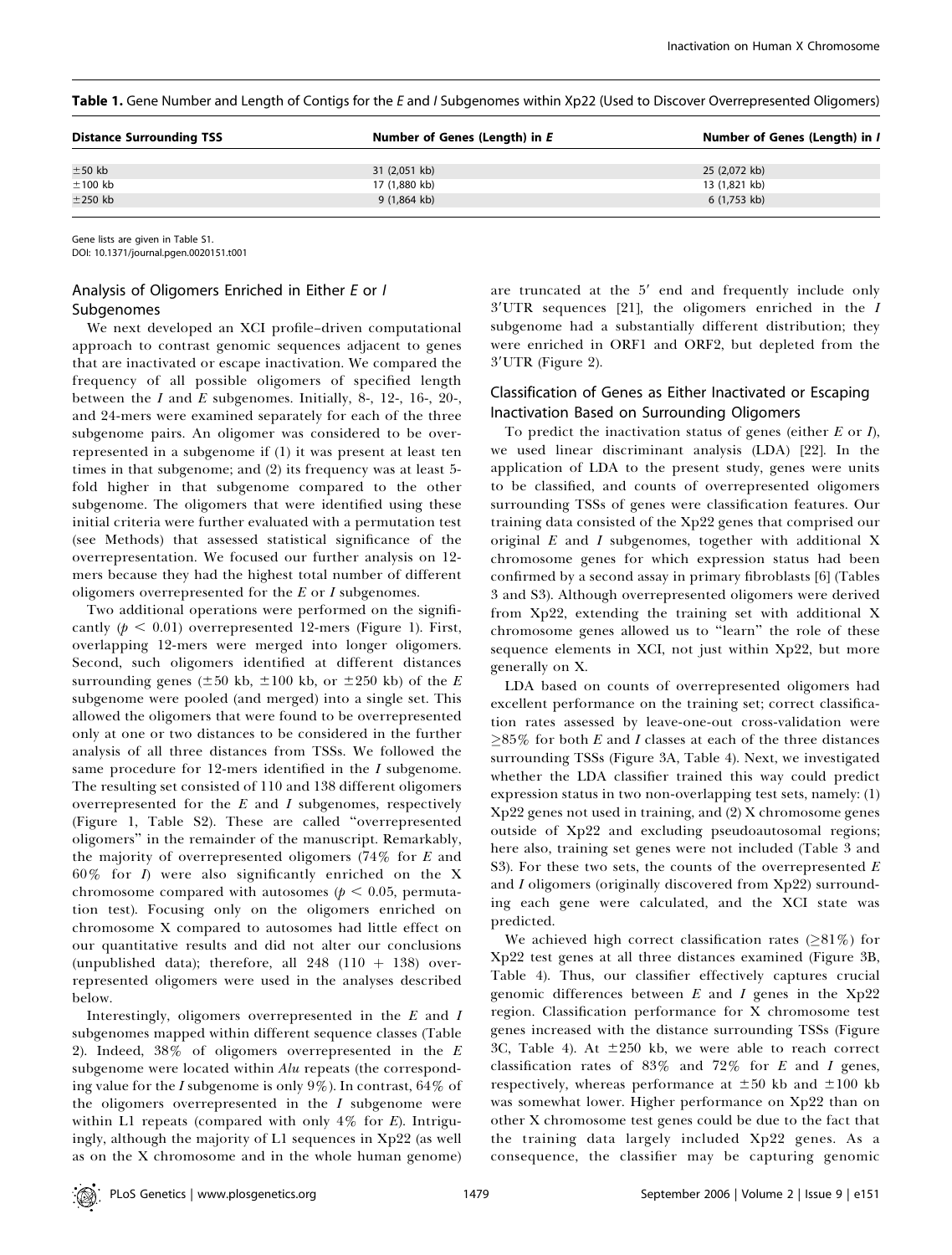

Figure 1. Procedure Used to Obtain Overrepresented Oligomers Starting from the Overrepresented 12-Mers The overrepresented 12-mers were defined with the initial criteria: at least ten occurrences and at least 5-fold enrichment. See Results and Methods for a detailed description. DOI: 10.1371/journal.pgen.0020151.g001

features prevalent in Xp22 in addition to the XCI signals we are seeking.

To overcome this problem, we used overrepresented oligomers derived from Xp22 to train LDA on all X chromosome genes (excluding pseudoautosomal regions). In other words, we replaced our original, mostly Xp22-based training set with a new one comprising genes from the entire X chromosome. The new set included all genes from the initial training set as well as from the two test sets discussed above. Leave-one-out cross-validation on this new, chromosome-wide training set yielded correct classification rates of 84% and 91% for E and I genes, respectively, for  $\pm 250$  kb from TSS (Figure 3D, Table 4). This represents a substantial improvement in performance relative to previous success rates for the test set of X chromosome genes (see above). Moreover, the chromosome-wide training may in fact be less influenced by Xp22 ''landscape'' features and thus captures XCI signals more effectively. Subsequent results concerning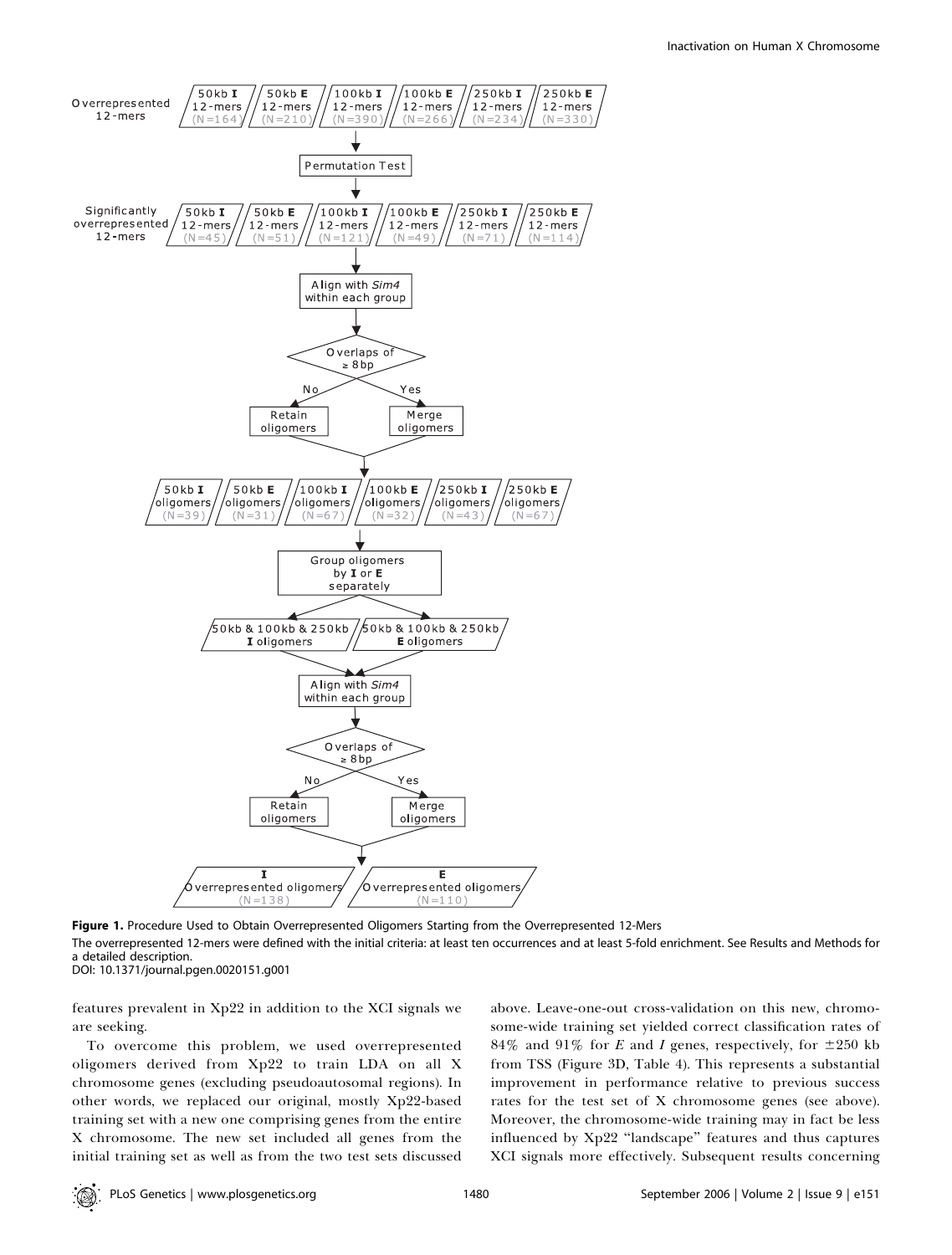Table 2. Assignment of Overrepresented Oligomers to Interspersed Repetitive Elements (Repeats)

| RepeatType/Subgenome                         | <b>Inactivated</b> | Escape      |
|----------------------------------------------|--------------------|-------------|
|                                              |                    |             |
| DNA/MER1                                     | 4                  |             |
| LINE (L1)                                    | 88 (or 64%)        | 4 (or 4%)   |
| LINE (except L1)                             |                    | $\Omega$    |
| LTR/MaLR                                     | ξ                  | 15          |
| LTR/ERV                                      | $\Omega$           | 7           |
| SINE/Alu                                     | 12 (or 9%)         | 42 (or 38%) |
| SINE/MIR                                     | 3                  | $\Omega$    |
| Simple-repeat/low complexity                 | O                  | 3           |
| Occasionally present in repeats <sup>a</sup> | 25                 | 35          |
| Unique                                       | $\mathcal{P}$      | 3           |
| Total                                        | 138                | 110         |
|                                              |                    |             |

An overrepresented oligomer was considered to be part of a repeat if its genomic coordinates were annotated as part of a repeat in at least 50% of its genomic occurrences in a studied subgenome. See Table S2 for a list of individual overrepresented oligomers.  $^{\text{a}}$ This category describes oligomers that are located in repeats infrequently (<50% of occurrences in a studied subgenome). DOI: 10.1371/journal.pgen.0020151.t002

correctly and erroneously classified genes were based on the outcomes of this analysis.

#### Genes Classified Correctly and Misclassified Genes

Classification performance for LDA trained on all X chromosome genes is visualized with respect to chromosome location in Figure 4. Large  $E$  and  $I$  domains are, for the most part, well predicted. Our overall high rate of correct classification, despite evolutionary differences that have influenced the X sequence composition, argues strongly that these enriched oligomers successfully capture differences in XCI and not simply genomic differences in X chromosome sequence.

| Datasets                                 |        |                      |                  |  |  |  |  |
|------------------------------------------|--------|----------------------|------------------|--|--|--|--|
| Set/Distance from TSS $\pm$ 50 kb (E/I)  |        | ±100 kb <i>(E/I)</i> | $±$ 250 kb (E/I) |  |  |  |  |
| Training set (largely Xp22)              | 34/59  | 21/42                | 13/29            |  |  |  |  |
| Test set of Xp22 genes                   | 5/7    | 16/13                | 18/13            |  |  |  |  |
| Test set of X genes<br>(outside of Xp22) | 14/283 | 10/264               | 6/236            |  |  |  |  |
| Training set of all X genes <sup>a</sup> | 53/349 | 47/319               | 37/278           |  |  |  |  |

Table 3. The Numbers of Genes Analyzed for Training and Test

Pseudoautosomal regions were excluded. See Table S3 for a complete gene list. <sup>a</sup>Includes Xp22 genes. DOI: 10.1371/journal.pgen.0020151.t003

Notwithstanding the good overall classification performance, chromosome location does seem to influence our ability to predict inactivation status, as specific regions have higher assignment errors for both  $E$  and  $I$  genes. This is most apparent for genes within Xp11.3–Xp11.4 ( $\sim$ 40–48 Mb). The reasons for incorrect classifications in this particular region are puzzling. Gene density and repeat content fluctuate greatly within Xp11.3–Xp11.4; however, genes at other X chromosome locations with even more dramatic fluctuations in these parameters are classified correctly. The region also contains an evolutionary breakpoint between strata 2 and 3, although it is unclear what role this could play in misclassification of both  $E$  and  $I$  genes.

Escape genes are particularly well classified within Xp22 domains. A plausible explanation is that the overrepresented oligomers were derived from within this region, although from a small subset of the correctly classified genes. Nonetheless, very large escape domains are not present elsewhere on the X, and smaller escape regions may not show adequate enrichment for classification purposes. Supporting this idea,



Figure 2. The Distributions over the Length of L1 Element of Overrepresented Oligomers Found in I Subgenome (Yellow Bars) and of All L1 Sequences within Xp22 (Red Bars)

Only overrepresented oligomers mapping frequently to L1s (>50% of their genomic occurrences in the I subgenome) are shown. Although the fulllength L1 is approximately 7 kb long, the alignment of L1 subfamilies was approximately 9 kb long. ORF, open reading frame.

DOI: 10.1371/journal.pgen.0020151.g002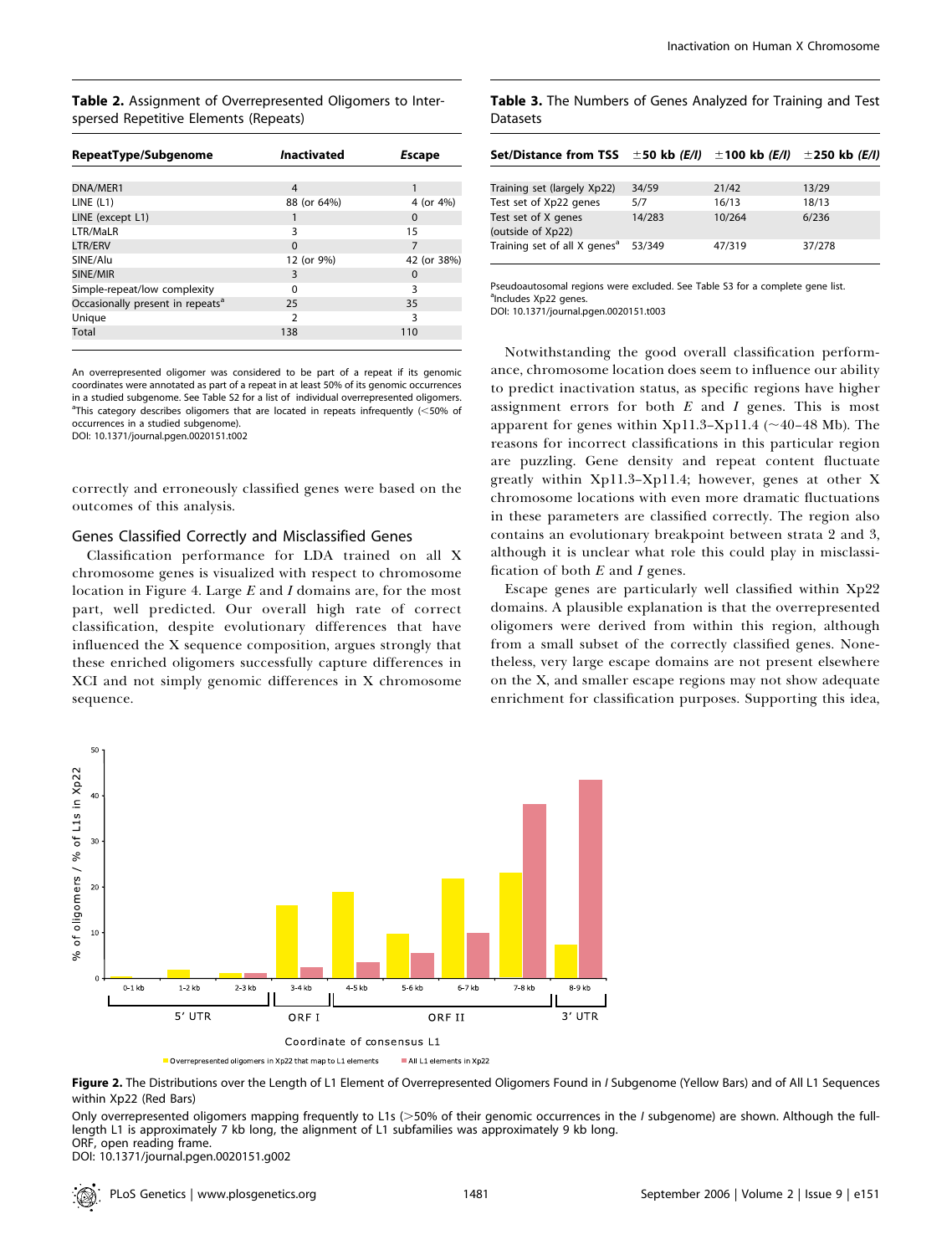

Figure 3. LDA Classification Success Rates for Different Values of the Tuning Parameter T

(A) Training set derived largely, but not exclusively, from Xp22 (See Table S3).

(B) Test set of Xp22 genes, with training performed on genes in (A).

(C) Test set of X genes outside of Xp22, with training performed on genes in (A).

(D) Training set of all X genes, including genes in Xp22. Dots indicate optimal values of  $\tau$  (see Table 4 and Methods).

DOI: 10.1371/journal.pgen.0020151.g003

Table 4. Success Rates of LDA

| <b>Set Analyzed</b>                            | Parameter    | ±50 kb | $\pm 100~\mathrm{kb}$ | $\pm$ 250 kb |
|------------------------------------------------|--------------|--------|-----------------------|--------------|
|                                                |              |        |                       |              |
| Training set (largely Xp22)                    | $\tau$       | 0.51   | 0.39                  | 0.26         |
|                                                | Success in E | 85%    | 90%                   | 85%          |
|                                                | Success in I | 93%    | 93%                   | 93%          |
| Test set of Xp22 genes                         | τ            | 0.3    | 0.4                   | 0.34         |
|                                                | Success in E | 100%   | 81%                   | 83%          |
|                                                | Success in / | 86%    | 100%                  | 92%          |
| Test set of X genes<br>(Xp22 excluded)         | τ            | 0.07   | 0.17                  | 0.15         |
|                                                | Success in E | 86%    | 80%                   | 83%          |
|                                                | Success in I | 38%    | 56%                   | 72%          |
| Training set of all X genes<br>(Xp22 included) | τ            | 0.3    | 0.4                   | 0.29         |
|                                                | Success in E | 72%    | 77%                   | 84%          |
|                                                | Success in I | 80%    | 91%                   | 91%          |

The tuning parameter  $\tau$  was selected to maximize the sum of correct classification rates of E and I classes.

DOI: 10.1371/journal.pgen.0020151.t004

we failed to correctly classify the only two non-domain escape transcripts, Hs.458197 and SH3BGRL, included in this study (at all three distances from TSSs); other non-domain escape genes were omitted because of the proximity of adjacent inactivated genes. In another instance, both  $E$  and  $I$  transcripts in and surrounding a  $\leq$ 250-kb escape domain in Xp11.1 (including KIAA0522) are assigned incorrectly at the only scorable distance,  $\pm 50$  kb. This could suggest that both E and I signatures were detected, but that classifications were confounded by nearby genes of differing inactivation status. Although chromosome-wide classifications were most successful at  $\pm 250$  kb from the TSS, domains of a different size may have different signatures, and analysis of smaller distances may be necessary to correctly assess a larger number of escape genes outside of Xp22. Classification performance on the whole X also likely reflects repeat element landscape differences for both E and I genes. At  $\pm 250$  kb, misclassified *I* genes have strikingly lower L1 concentration than correctly classified genes (17.4%,  $n = 26$ ) genes, versus  $24.3\%$ ,  $n=252$  genes), whereas L1 concentration of misclassified  $E$  genes is much higher than at their correctly assigned counterparts (27.6%,  $n = 6$  genes, versus 11.1%,  $n =$ 

31 genes).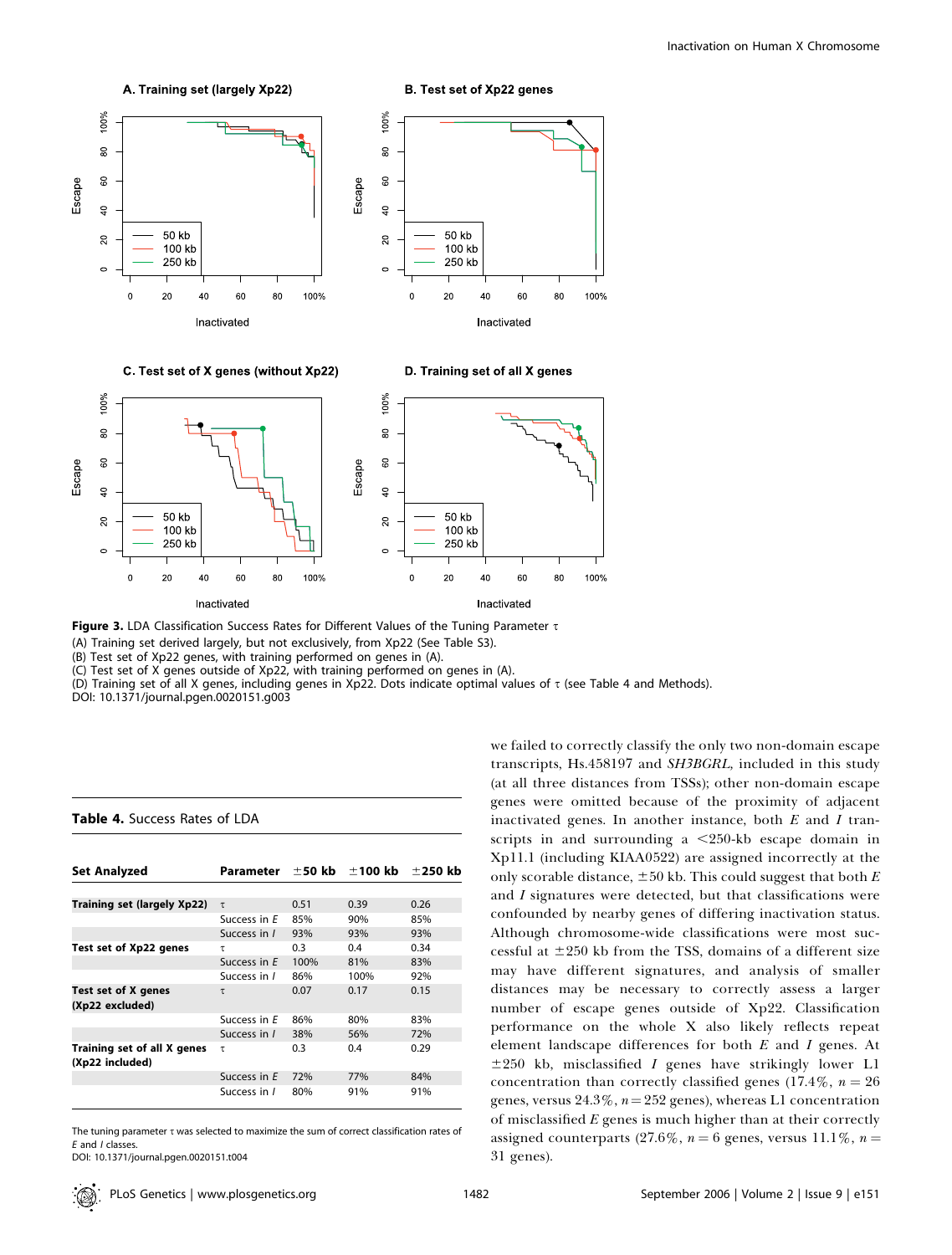

Figure 4. The Distribution of Correctly and Incorrectly Classified Genes along the X Chromosome

Dark green indicates correctly classified genes; light green indicates misclassified genes. X inactivation expression patterns [6] for genes included in this study: yellow indicates inactivated genes, and blue indicates escape genes. Not all genes were analyzed at all distances because sequences that included adjacent genes with different inactivation patterns were excluded from analysis (see Methods). These gene distances remain uncolored.

DOI: 10.1371/journal.pgen.0020151.g004

# **Discussion**

Unlike elsewhere on the X, an extraordinarily high proportion of genes in Xp22 escape X inactivation [6]. For this reason, and because these sequences have similar evolutionary origin, we rooted our computational approach within Xp22 in an effort to identify regulatory elements involved in XCI. This reduced the risk of uncovering genomic and evolutionary X chromosome features unrelated to XCI.

Notably, using only oligomers identified as enriched in Xp22, we were able to successfully predict XCI status for the vast majority of genes along the entire X chromosome. The approach presented here is completely dependent on an experimentally derived XCI profile that was obtained by assaying human inactive X chromosomes in somatic cell hybrids [6]. A subset of these genes were validated in primary cell lines and confirmed that incorrect assignment of XCI status in the hybrids is rare [6]. Nonetheless, such genes would contribute to misclassification in the present study.

The hypotheses that interspersed regulatory elements (booster elements [16]) control spreading of XCI, and that other elements regulate escape genes, predict that the intrinsic sequence composition of regions surrounding genes with different inactivation statuses should differ. Our strategy made no assumptions about the identity of any overrepresented sequences; however, employing stringent enrichment criteria, we indeed found most overrepresented oligomers in both the  $I$  and  $E$  subgenomes within known classes of interspersed repeats. The potential regulatory role of repetitive elements is an emerging theme in epigenetics; other computational studies have reported increased density of interspersed repeats near imprinted loci that were utilized to predict similarly regulated genes [23,24]. The roles of repeats in both spreading and in escape from XCI are discussed separately below.

A high proportion of the enriched I oligomers map to L1 sequences. These results substantially strengthen the L1 hypothesis [17], as we started with a region of relatively low L1 frequency and were able to identify L1 sequences that are highly enriched near inactivated genes. The location of overrepresented oligomers within the L1 consensus sequence differs significantly from the L1 sequences within Xp22 or the whole X (Figure 2), suggesting that their enrichment may be functional and is not simply due to evolutionary mechanisms that have led to higher repetitive element levels on the X than on autosomes [7,25]. Nonetheless, the L1 oligomers found here predominantly map to primate-specific L1s (unpublished data), and presumably reflect the recent evolutionary origin of Xp22 [7,8] from which they were identified. Young L1s are attractive candidates for spreading XCI within Xp22 because it was hypothesized that formerly autosomal genes must acquire certain sequence characteristics to be inactivated [26]. A sequence necessary for spreading or maintaining XCI could function as a binding site for XIST RNA or heterochromatin proteins. Such a recognition motif would likely include non-conserved nucleotides and therefore be represented in older L1s as well. We are currently in the process of adapting our computational approach to score imperfect matches, which may effectively identify such sequences and improve classification success even further. Moreover, our study identified additional oligomers mapping to other repeats that were important for classification on the human X. The involvement of these sequences in XCI must be considered in future studies.

Are repetitive elements also involved in regulating escape from XCI? Previous X sequence analysis concluded that reduced density of L1s may be necessary but not sufficient to establish domains that escape XCI [20]. Our analysis has identified overrepresented oligomers in  $E$  subgenomes that may instead (or additionally) regulate expression of genes escaping XCI. The predictions were more accurate for escape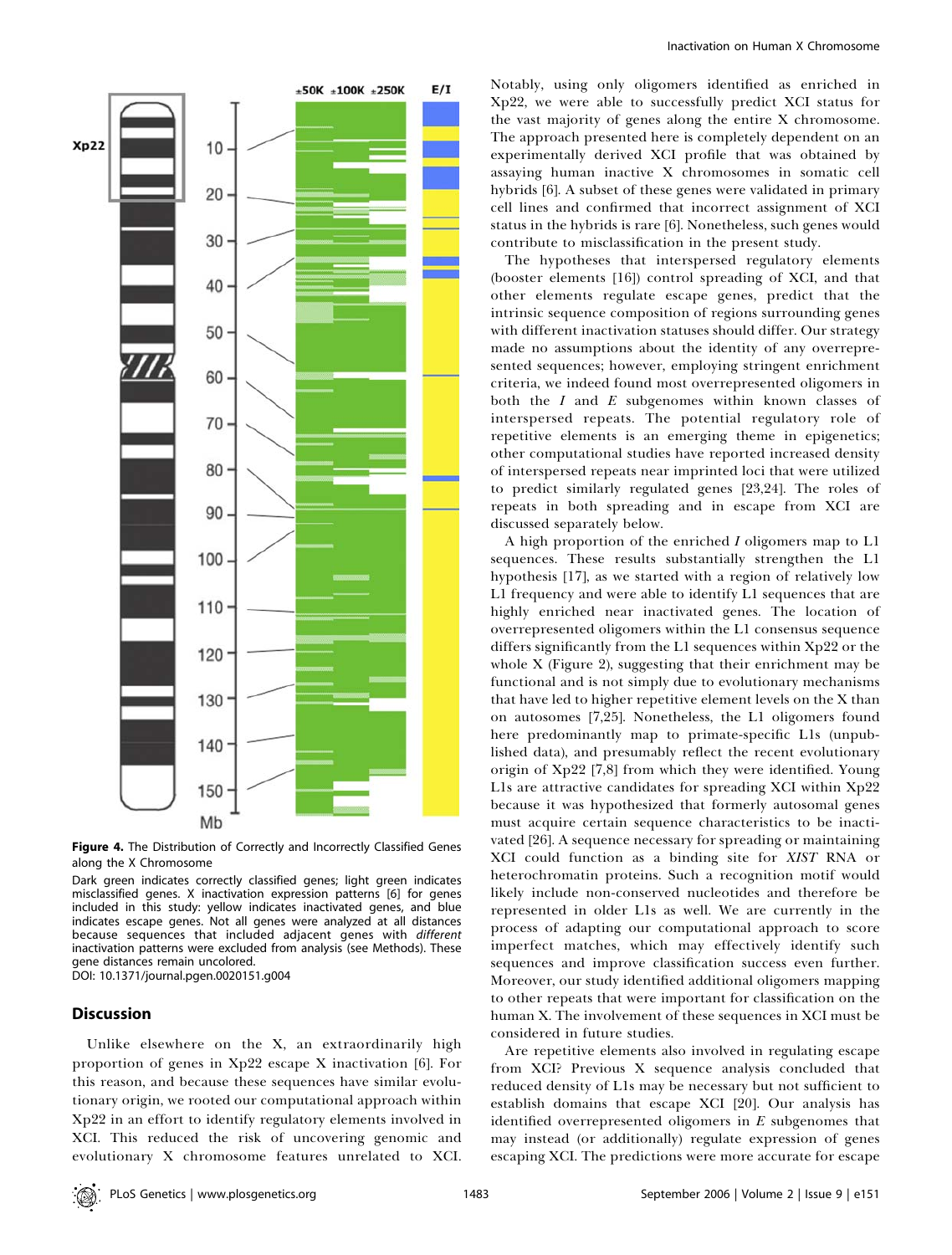genes in distal Xp than elsewhere on the chromosome (Figure 4). Perhaps this is because escape domains in this region are larger and, therefore, signatures are easier to capture. Alternatively, smaller escape domains or isolated escape genes may be regulated in a different manner and would explain why many were poorly classified. Sequences such as insulators, boundary elements, or barriers flank other coordinately regulated genes [27]. Functional analysis of the junctions between domains will be necessary to establish the role of these sequences or to identify other elements. Indeed, CTCF-bound insulators flank several escape genes [28], although their role in X inactivation has not yet been definitively established. Such sequences would not have been identified with the present approach, but may be further distilled from chromosome landscape features through a comparative study. On the human X, domains that escape inactivation largely include at least one gene with Y homology that would be required to escape inactivation for appropriate male:female gene dosage [6]. Repetitive element control of XCI could predict that boundaries of escape domains will shift in different species, but likely that the genes with Y homologs remain expressed on the inactive X. Notably, this prediction appears true for one domain studied in human and mouse [29]. Whether this prediction will hold elsewhere on the X and in different species is unknown because although X chromosome sequences are currently available for several mammals, a comprehensive XCI profile exists only for the human X.

Successful classification for most genes within large escape domains, particularly within Xp22, does support a role for enriched oligomers in regulating the expression of these genes. Many of these overrepresented oligomers map to Alu repeats. A plausible function for such escape motifs would be to prevent methylation at CpG islands. Interestingly, a previous study found that sequences within Alus were good genome-wide predictors for CpG islands that were resistant to de novo methylation [30].

Another interesting oligomer overrepresented in the E subgenome maps to a simple repeat  $(GATA)$ <sub>n</sub> that was recently proposed by others to determine escape from XCI [31]. We investigated this particular repeat, asking whether occurrences of  $(GATA)_n$  alone could predict the inactivation status of genes using a naive Bayes classifier (the same that was used with the LDA for oligomer-based classification). Training and test sets were defined and used as before. (GATA)n performed well in predicting the status of the Xp22 genes used in training, yet was not as effective as our oligomer-based LDA predictions on the test sets. Indeed, even when cross-validating genes on the whole X chromosome, using (GATA)<sub>n</sub> affords correct classification rates of at most  $70\%$  (Table S4). As (GATA)<sub>n</sub> enrichment was identified by comparison of the most distal 7.5 Mb of Xp to the rest of the X chromosome [31], in contrast to the gene-directed approach that we have employed for our study, it is possible that overrepresentation of this simple repeat could reflect landscape differences unrelated to X inactivation or, in any event, could be only one of several discriminating factors.

Five oligomers did not initially appear to map within repetitive sequences. These oligomers were examined in more detail, and none is composed of a truly unique sequence. Two of the oligomers enriched in the  $E$  subgenome map to localized repeats within Xp22. The oligomer

CAGTGGTTCTTCC is found within a 30-bp repeat motif within the VCX gene family that has multiple members mapping to Xp22.31. Similarly, AAAGCCAGTTAC is part of a tandem repeat that encompasses 650 bp, also within Xp22.31. It is not surprising that our enrichment strategy identified such repeated sequences, but their focused location makes them unlikely candidates to play a role in XCI. Three other oligomers, AAACCATATCAC, identified as enriched in E sequences, and I-enriched GGGCCGGGCGCA and AAAAATGTTTAA, were not found in repeats within the Xp22 subgenomes, according to our conservative definition requiring both start and end coordinates of an oligomer to be within the repeat. However, closer examination established that each of these frequently was directly adjacent to or occasionally overlapped with known repeat elements. Although, unfortunately, not identifying new candidates controlling X inactivation, these oligomers do give further support to the role of repeat sequences in predicting expression patterns on the chromosome.

Future efforts will focus on identifying motifs that may further improve prediction of XCI status. In this study we only considered inactivated and escape genes that were adjacent to genes with similar inactivation status. Further analyses will need to incorporate more complex patterns of inactive X expression, including genes within domains that show the opposite inactivation pattern, and heterogenous genes that escape inactivation only in a subset of inactive Xs tested [6]. Even for the genes considered in this study, it is very likely that additional parameters may provide substantial predictive contributions. Features to investigate include CpG islands, gene density, location within an escape domain particularly with respect to domain boundaries, and distance from the XIST locus. This idea is supported by a recent computational study that suggested L1 and Alu repetitive elements as important predictors for inactivated and escape genes respectively, and identified additional parameters that may also influence inactive X expression [32]. Genomic features that control XCI will further aid in our understanding of long-range control of gene expression and the impact of repetitive elements throughout the genome.

### Methods

Transcripts. We utilized a comprehensive inactivation profile of X chromosome genes assayed in fibroblast-derived somatic cell hybrids containing one inactivated X chromosome [6]. Genes were considered to be X inactivated if silenced in all nine somatic hybrids tested or if expressed in only a single hybrid (0/9 or 1/9). Genes were scored as escaping XCI if expressed in eight or nine out of nine somatic hybrids tested (8/9 or 9/9). The TSSs for X chromosome genes were from Supplementary Table S3 in [6]. We assumed positive strand to be the coding strand for genes represented by ESTs (expressed sequence tags) with unknown strand orientation. This assignment is not expected to influence our results because the majority of genes represented by ESTs with unknown strand orientation were shorter than 1 kb.

Oligomer enrichment analysis. A series of Perl programs (available upon request) were developed to analyze the genomic sequences located in the subgenomes. Each possible oligomer of a specified size (8-, 12-, 16-, 20-, and 24-mers) was sequentially counted within each subgenome. Exact matches were required. Counts of oligomers with reverse complementary sequence were combined.

To evaluate the significance of overrepresented 12-mers, we implemented a random permutation test for each of the three subgenome pairs ( $E_{50}$  and  $I_{50}$ ,  $E_{100}$  and  $I_{100}$ , and  $E_{250}$  and  $I_{250}$ ) separately. Contigs were broken into nonoverlapping 2-kb fragments.  $E$  and  $I$  labels were removed, and the 2-kb fragments were randomly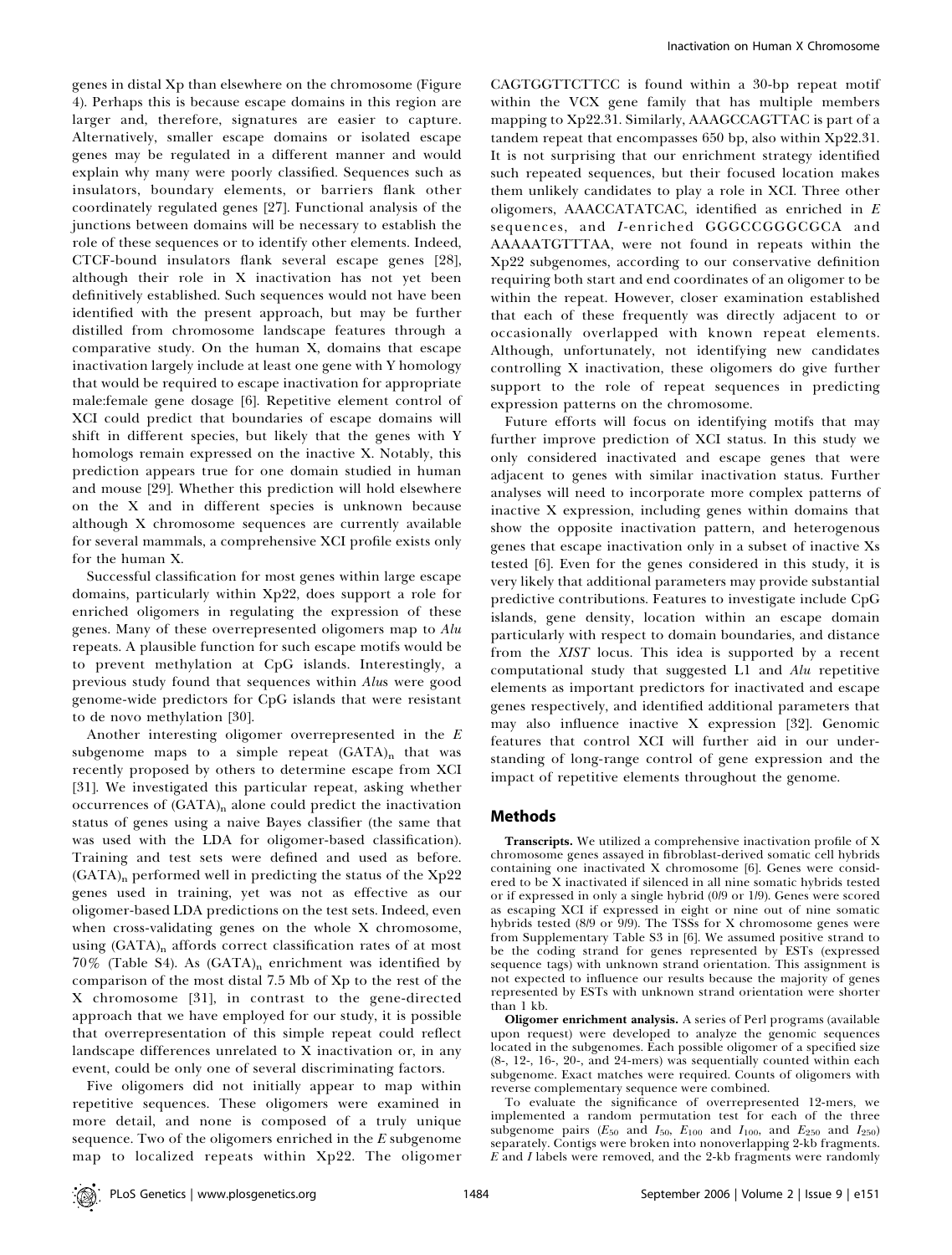distributed to either a mock  $I$  or a mock  $E$  subgenome. The two mock subgenomes were equal in size. This process was repeated 1,000 times. To determine the empirical  $p$ -value for each 12-mer, we calculated the number of permutations in which this 12-mer was present at least ten times and overrepresented at least 5-fold in one mock subgenome compared to the other mock subgenome. The 12-mers that satisfied these criteria in fewer than ten out of 1,000 randomizations ( $p < 0.01$ ) were considered significantly overrepresented.

Since we determined significance of overrepresentation for hundreds of 12-mers simultaneously, we needed to adjust for multiple testing. Using a false discovery rate approach [33], we verified that all 12-mers significantly overrepresented according to the permutation test had extremely low false discovery rates ( $q \leq 0.01$ ). This can be explained by the high stringency of the overrepresentation criteria we set even before applying the permutation test. Thus, our dataset has few false positives after applying initial overrepresentation criteria (at least ten occurrences and at least 5-fold enrichment) and likely very few (if any) false positives after the permutation test.

After identifying significantly overrepresented 12-mers within each subgenome, we merged overlapping 12-mers to avoid scoring them twice. Using sim4 with default parameters [34], we aligned all significantly overrepresented 12-mers identified for a subgenome against each other. The 12-mers with aligned regions of  $\geq$ 8 bp (exact match) were merged to generate oligomers. This resulted in six groups of metamers, one for each subgenome ( $E_{50}$ ,  $I_{50}$ ,  $E_{100}$ ,  $I_{100}$ ,  $E_{250}$ , and  $I_{250}$ ; Figure 1).

We next grouped all oligomers identified in each of the  $E$ subgenomes  $(\bar{E}_{50},\bar{E}_{100},\mathrm{and}\,E_{250})$  and aligned them against each other using sim4 with default parameters [34]. Again, oligomers with aligned regions of  $\geq$ 8 bp (exact match) were merged. Oligomers identified in the three I subgenomes underwent similar treatment. This resulted in two groups of oligomers: I- and E-overrepresented oligomers (Figure 1).

Overrepresented oligomers were assigned to interspersed repetitive elements if both start and end genomic coordinates of oligomers were within interspersed repeats as annotated by Repeatmasker (RepBase Update 10.04, version 20050523). For overrepresented oligomers mapping to L1s, we also calculated their coordinates within L1 sequences. The 25 full-length consensus sequences of L1 families [35] were aligned using CLUSTALW [36] with default parameters to derive the L1 consensus sequence. The overrepresented oligomers were aligned to this consensus sequence using BLAST [37] with the following parameters:  $-F F$ ,  $-W 7$ ,  $-r 4$ , and  $-q -5$ .

LDA. To calculate the number of occurrences of a particular overrepresented oligomer in a subgenome, we counted the number of times at least one of the initial 12-mers used in ''assembling'' this oligomer was present in a subgenome. Several hits within an oligomer at a particular genomic location were counted only once. For instance, an overrepresented oligomer AAAAACAAGCAATG was created by merging two 12-mers, AAAAACAAGCAA and AAACAAGCAATG. If a subgenome had sequence AAAAACAAGCAATG at a particular genomic coordinate, it was counted only once, even though it had matches to two different initial 12-mers (AAAAACAAGCAA and AAACAAGCAATG). If a subgenome had sequence AAAAACAAG-CAACC at some other genomic coordinate, it was also counted once because one 12-bp match (AAAAACAAGCAA) to the overrepresented oligomer could be found. If AAAAACAAGCAATG and AAAAA-CAAGCAACC were the only two occurrences of this overrepresented oligomer in a subgenome, its total count was 2 (this is just to illustrate how we counted overrepresented oligomers; in reality we required at least ten occurrences in a subgenome).

The counts of overrepresented oligomers in the  $\pm 50$ -kb,  $\pm 100$ -kb, and  $\pm 250$ -kb windows surrounding the TSSs were used to predict gene inactivation status. These counts formed a  $p$ -dimensional predictor vector  $X = (X_1,...X_p)$ , where p was equal to  $110 + 138 =$ 248, the number of overrepresented oligomers for both the  $E$  and the I subgenome. Since the dimension exceeded the number of genes in

#### References

- 1. Plath K, Mlynarczyk-Evans S, Nusinow DA, Panning B (2002) Xist RNA and the mechanism of X chromosome inactivation. Annu Rev Genet 36: 233– 278.
- 2. Chow JC, Yen Z, Ziesche SM, Brown CJ (2005) Silencing of the mammalian X chromosome. Annu Rev Genomics Hum Genet 6: 69–92.
- 3. Heard E (2005) Delving into the diversity of facultative heterochromatin: The epigenetics of the inactive X chromosome. Curr Opin Genet Dev 15: 482–489.
- 4. Shapiro LJ, Mohandas T, Weiss R, Romeo G (1979) Non-inactivation of an X-chromosome locus in man. Science 204: 1224–1226.

the training set (Table 3), we first reduced the dimension by principal components analysis on the normalized predictor vector. Normalization consisted of subtracting the mean and dividing by the standard deviation for each predictor (vector coordinate). We used the first five principal components because they captured a substantial amount of the variability in the original data and were optimal in the subsequent classification analysis. Thus, features used in training and testing the LDA classifier formed a five-dimensional vector  $Z = (Z_1, \ldots, Z_5)$ .

Following [38], the LDA direction *L* was computed using singular value decomposition of the matrix  $W^{-1/2}BW^{-1/2}$ , where *W* and *B* are the within and between variance-covariance matrices of Z, respectively. The LDA score of a gene with features  $Z(g)$  is thus given by  $\lambda(g)=L'Z(g)$ , and the gene is classified depending on the value of this score relative to a threshold  $c$ . The threshold is expressed by a convex combination of the average LDA scores for the two classes (I and E) in the training data,  $c = \tau \bar{\lambda}_{(I)} + (1 - \tau) \bar{\lambda}_{(E)}$ . The tuning parameter  $\tau \in [0, 1]$  was selected to maximize the sum of correct classification rates for  $E$  genes and for  $I$  genes.

Correct classification rates on the training datasets were computed by leave-one-out cross-validation: at each round, one gene was withheld and the classifier was trained on the remaining genes, and then the withheld gene was classified. Correct classification rates for test sets were obtained by applying the trained classifier to the test sets.

#### Supporting Information

Table S1. Gene and Contig Information for the Xp22 E and I Subgenomes

Found at DOI: 10.1371/journal.pgen.0020151.st001 (33 KB PDF).

Table S2. List of Overrepresented Oligomers

Found at DOI: 10.1371/journal.pgen.0020151.st002 (40 KB PDF).

Table S3. Gene Lists for Training and Test Datasets

Found at DOI: 10.1371/journal.pgen.0020151.st003 (63 KB PDF).

Table S4. Results of Classification When Only (GATA)<sub>n</sub> Was Used Found at DOI: 10.1371/journal.pgen.0020151.st004 (40 KB PDF).

#### Accession Numbers

The GenBank (http://www.ncbi.nlm.nih.gov/Genbank) accession number for Hs.458197 is BE378480.

#### Acknowledgments

We thank Hunt Willard for support and advice at the initial stages of this project, and Webb Miller for critical reading of the manuscript.

The Pennsylvania Department of Health specifically disclaims responsibility for any analyses, interpretations or conclusions.

Author contributions. LC, FC, and KDM conceived and designed the experiments. CP and ST performed the experiments. LC, CP, ST, FC, and KDM analyzed the data. CP, ST, and JD contributed analysis tools. LC, FC, and KDM wrote the paper.

Funding. This project was in part supported by a seed grant from the Huck Institutes of the Life Sciences through the Pennsylvania Department of Health using Tobacco Settlement Funds and by startup funds from Pennsylvania State University to LC and KDM, by National Institutes of Health (NIH) grant R01-GM072264 to KDM, and by NIH grant R01-HG002238 to Webb Miller.

Competing interests. The authors have declared that no competing interests exist.

- 5. Brown CJ, Greally JM (2003) A stain upon the silence: Genes escaping X inactivation. Trends Genet 19: 432–438.
- 6. Carrel L, Willard HF (2005) X-inactivation profile reveals extensive variability in X-linked gene expression in females. Nature 434: 400–404.
- 7. Ross MT, Grafham DV, Coffey AJ, Scherer S, McLay K, et al. (2005) The DNA sequence of the human X chromosome. Nature 434: 325–337.
- 8. Lahn BT, Page DC (1999) Four evolutionary strata on the human X chromosome. Science 286: 964–967.
- 9. Miller AP, Willard HF (1998) Chromosomal basis of X chromosome inactivation: Identification of a multigene domain in Xp11.21-p11.22 that escapes X inactivation. Proc Natl Acad Sci U S A 95: 8709–8714.